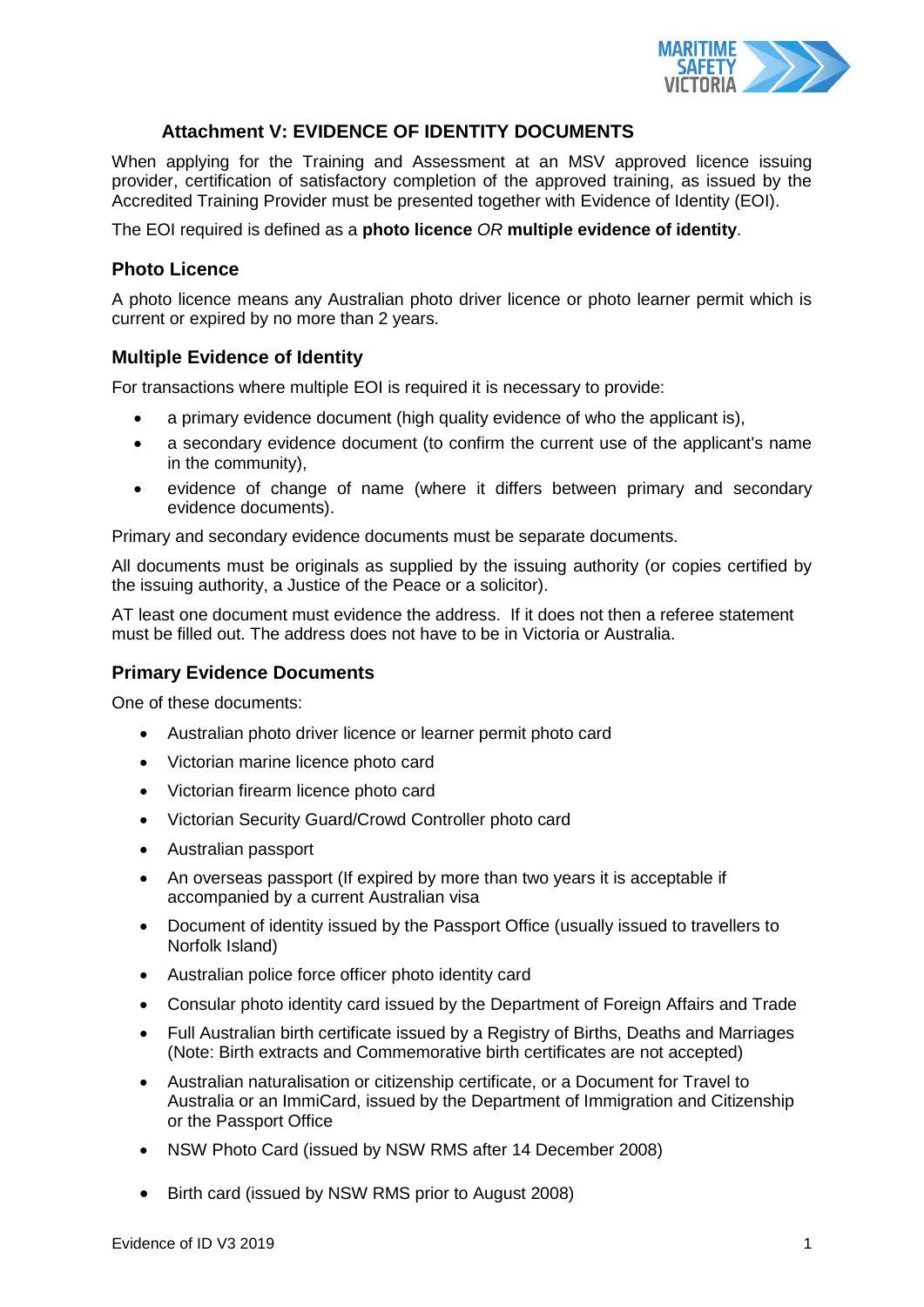

# **AND**

## **Secondary evidence documents**

In addition to one of the above primary evidence documents the applicant must provide one secondary evidence document from the list below:

- State or federal government employee photo ID card
- Medicare card
- Department of Veterans Affairs card
- Pensioner Concession card.
- Current entitlement card issued by the Commonwealth.
- Student identity card.
- Any Australian or overseas credit card or account card from a bank, building society or credit union.
- Working with Children Check card.
- Australian Proof of Age card.
- Australian Keypass card.
- Australian Defence Force photo identity card (excluding civilian staff).

### **OR**

One of these documents that is current or no more than one year old (electronic statements on a device (eg mobile phone or tablet) and Internet printed statements are acceptable):

- passbook or bank account statement showing the institutions letterhead or stamp
- telephone, gas or electricity bill showing the institutions letterhead or with a stamp
- letters from ATO, Centrelink, Bank and Medicare showing institutions letterhead or stamp.

# **OR**

One of these documents that is current or no more than two years old:

- water rates, council rates or land evaluation notice
- electoral enrolment card or other evidence of enrolment
- Armed services discharge papers
- current Victorian Driving Authority photo identity card.